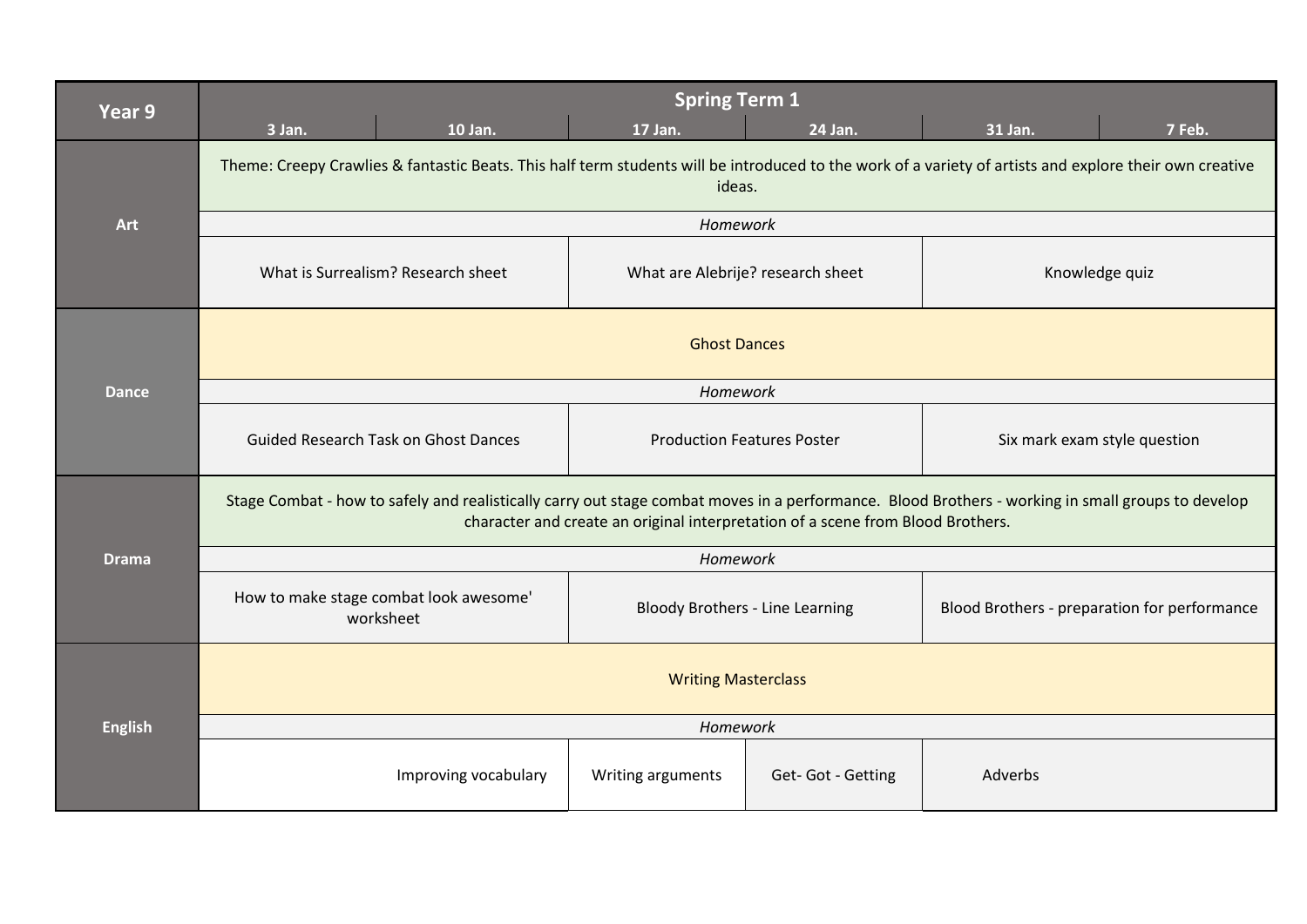|                 | Food Provenance - understand how food is packaged and the impact of food waste<br>Practical's: Jam Tarts<br>Cheese straws<br><b>Sausage Rolls</b> |                                                                  |                                             |  |  |  |
|-----------------|---------------------------------------------------------------------------------------------------------------------------------------------------|------------------------------------------------------------------|---------------------------------------------|--|--|--|
| Food            | Homework                                                                                                                                          |                                                                  |                                             |  |  |  |
|                 | <b>Food Provenance</b>                                                                                                                            | Reasons for packaging choices - research                         | Waste Food and Packaging                    |  |  |  |
|                 | Media: To discuss opinions on TV programmes, films and music genres                                                                               |                                                                  |                                             |  |  |  |
| <b>French</b>   | Homework                                                                                                                                          |                                                                  |                                             |  |  |  |
|                 | Quizlet practice and worksheet with different<br>tasks                                                                                            | Sentence builders                                                | SENECA AND QUIZLET                          |  |  |  |
|                 | Middle East followed by The Living World                                                                                                          |                                                                  |                                             |  |  |  |
|                 | Homework                                                                                                                                          |                                                                  |                                             |  |  |  |
| Geography       | Newspaper report                                                                                                                                  | Sustainable Dubai or Save the Children                           | <b>Revision - Middle East</b>               |  |  |  |
|                 | Develop Digital drawing using Photoshop                                                                                                           |                                                                  |                                             |  |  |  |
| <b>Graphics</b> | Homework                                                                                                                                          |                                                                  |                                             |  |  |  |
|                 | Digital artist research for Josip Kelava and<br>Dibujante Nocturno                                                                                | Learn how to use the Loomis method to create<br>portrait drawing | Digital drawing skills presentation poster. |  |  |  |
|                 | How have events in other countries affected Britain? (Russian Revolution)                                                                         |                                                                  |                                             |  |  |  |
| <b>History</b>  | Homework                                                                                                                                          |                                                                  |                                             |  |  |  |
|                 | Indian Fighters in the UK Article & Questions                                                                                                     | Assessed Timeline and Quiz                                       | Treaty of Versailles Article & Questions    |  |  |  |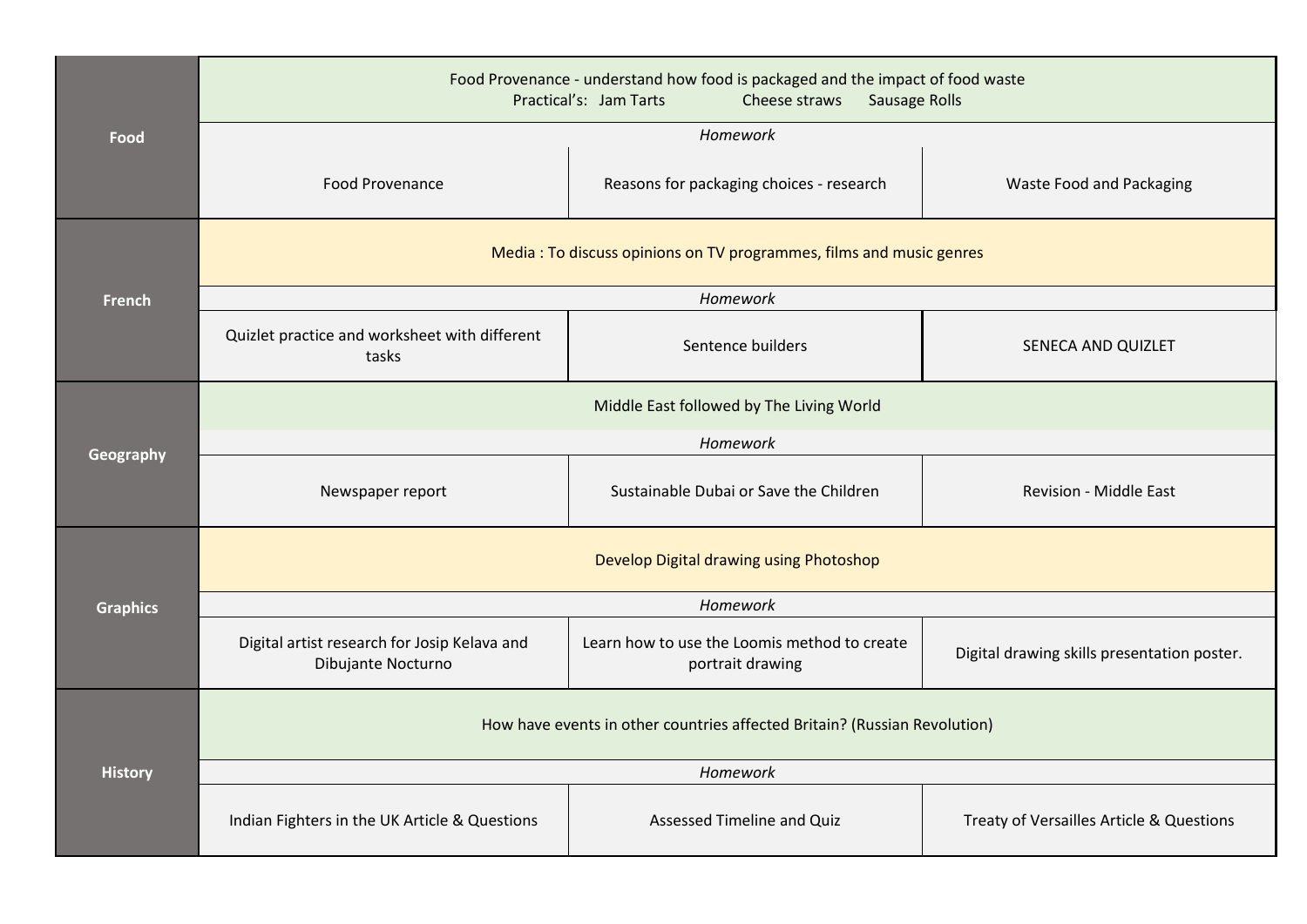|                                   | Turtle academy - students start learning basic programming concepts using the 'Turtle' coding platform                                                                                                                                                                |                                       |                                 |                                        |                     |                                  |  |
|-----------------------------------|-----------------------------------------------------------------------------------------------------------------------------------------------------------------------------------------------------------------------------------------------------------------------|---------------------------------------|---------------------------------|----------------------------------------|---------------------|----------------------------------|--|
| <b>IT/Computing</b>               | Homework                                                                                                                                                                                                                                                              |                                       |                                 |                                        |                     |                                  |  |
|                                   |                                                                                                                                                                                                                                                                       | Task 3. Turtle world Teams Assignment |                                 | Task 8. The pen width Teams Assignment |                     | Revision for end of<br>unit test |  |
| <b>Maths Higher</b>               | Geometry 1 - topics to be covered are angles (parallel lines and polygons), Pythagoras' Theorem and trigonometric ratios for right-angled triangles.<br>Ratio & Proportion 2 - topics to be covered are percentage change, reverse percentages and compound interest. |                                       |                                 |                                        |                     |                                  |  |
|                                   | <b>Homework</b>                                                                                                                                                                                                                                                       |                                       |                                 |                                        |                     |                                  |  |
|                                   | Homework will be used to consolidate learning from lesson, Quiz ReQuiz to check understanding of content covered and centralised mathswatch<br>assignment to track progress and identify areas of weakness                                                            |                                       |                                 |                                        |                     |                                  |  |
|                                   | Geometry 1 - topics to be covered are angles (basic facts and parallel lines), properties of 2D shapes and area and perimeter of polygons.<br>Ratio & Proportion 2 - topics to be covered are percentage of an amount, percentage change and reverse percentages.     |                                       |                                 |                                        |                     |                                  |  |
| <b>Maths Crossover</b>            | Homework                                                                                                                                                                                                                                                              |                                       |                                 |                                        |                     |                                  |  |
|                                   | Homework will be used to consolidate learning from lesson, Quiz ReQuiz to check understanding of content covered and centralised mathswatch<br>assignment to track progress and identify areas of weakness                                                            |                                       |                                 |                                        |                     |                                  |  |
|                                   | Geometry 1 - topics to be covered are angles (parallel lines), Pythagoras' Theorem and area and perimeter of 2D shapes.<br>Ratio & Proportion 2 - topics to be covered are fraction and percentage of an amount, percentage change and units of measure.              |                                       |                                 |                                        |                     |                                  |  |
| <b>Maths</b><br><b>Foundation</b> | Homework                                                                                                                                                                                                                                                              |                                       |                                 |                                        |                     |                                  |  |
|                                   | Homework will be used to consolidate learning from lesson, Quiz ReQuiz to check understanding of content covered and centralised mathswatch<br>assignment to track progress and identify areas of weakness                                                            |                                       |                                 |                                        |                     |                                  |  |
|                                   | Samba - Students will learn about the Brazilian traditional music 'samba'. They will learn to play a variety of different percussion instruments in an<br>ensemble and create their own improvised solos.                                                             |                                       |                                 |                                        |                     |                                  |  |
|                                   | Homework                                                                                                                                                                                                                                                              |                                       |                                 |                                        |                     |                                  |  |
| <b>Music</b>                      | Time values and<br>signatures                                                                                                                                                                                                                                         | Notes on the Stave                    | Rests, Ties and dotted<br>notes | <b>Accidentals</b>                     | Semitones and Tones | Key signatures                   |  |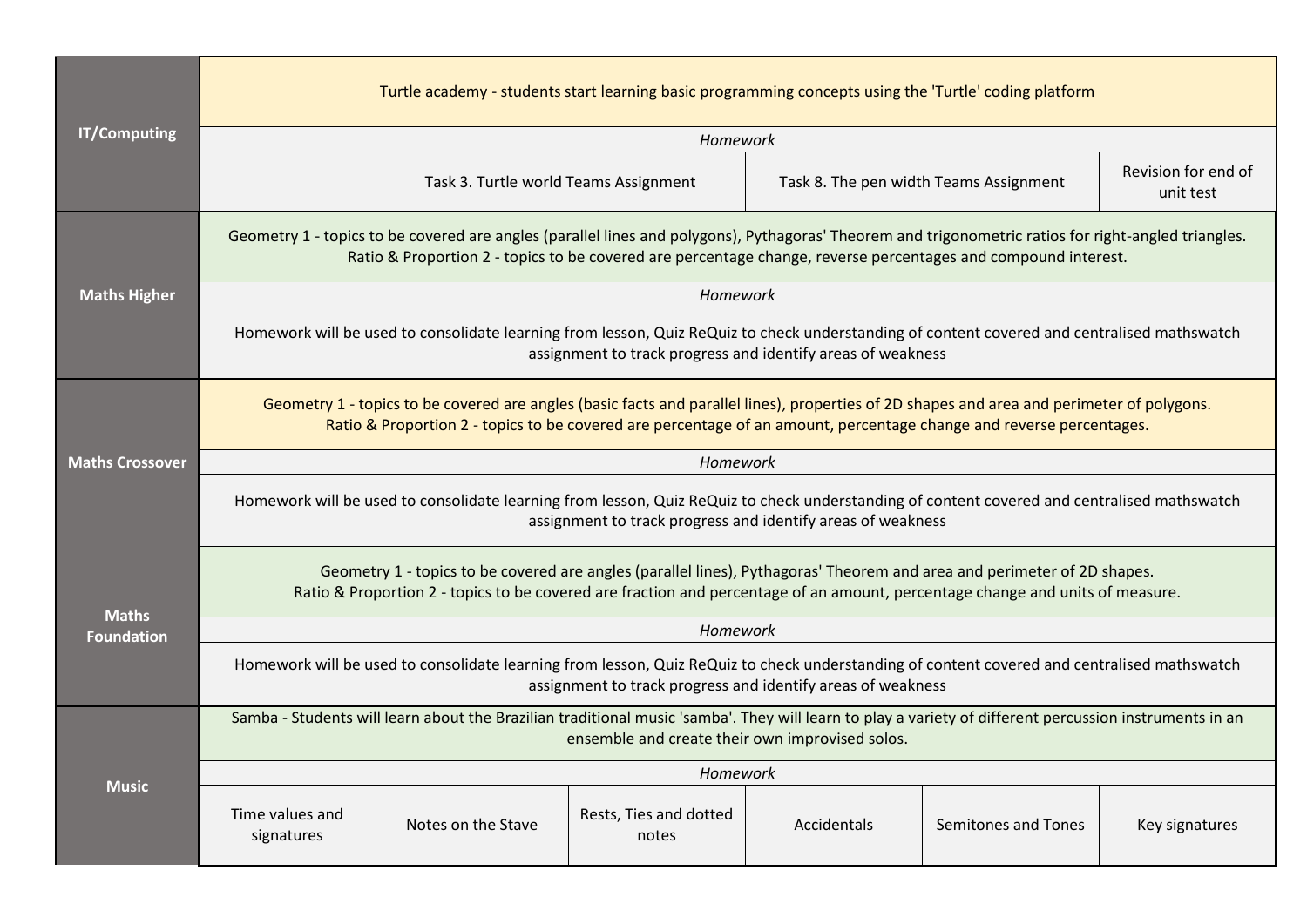| PE                    | OAA, Teambuilding, Girls Rugby, Volleyball, Outdoor Fitness, Table Tennis                                |                 |                                                             |                  |                                                                |                |
|-----------------------|----------------------------------------------------------------------------------------------------------|-----------------|-------------------------------------------------------------|------------------|----------------------------------------------------------------|----------------|
|                       |                                                                                                          |                 |                                                             |                  |                                                                |                |
| <b>Product Design</b> | <b>Clock Project</b>                                                                                     |                 |                                                             |                  |                                                                |                |
|                       | Homework                                                                                                 |                 |                                                             |                  |                                                                |                |
|                       | Research into thermoplastics and thermosetting<br>plastics around the home.                              |                 | Research into Design Period Styles (Art Deco,<br>Mondrian). |                  | Workshop Diary of stages of manufacture of<br>clock.           |                |
| <b>PHSHE</b>          | Careers                                                                                                  |                 |                                                             |                  |                                                                |                |
|                       |                                                                                                          |                 |                                                             |                  |                                                                |                |
|                       | <b>Buddhism Beliefs and teachings</b>                                                                    |                 |                                                             |                  |                                                                |                |
|                       | Homework                                                                                                 |                 |                                                             |                  |                                                                |                |
| RE/Phil               | To what extent did the events of Siddhartha's life<br>lead him to his final destiny?                     |                 | SMHW revision quiz                                          |                  | Explain two Buddhist teachings about suffering<br>in the world |                |
|                       | <b>Starting GCSE course:</b>                                                                             |                 |                                                             |                  |                                                                |                |
|                       | <b>B1 Cell structure &amp; transport</b>                                                                 |                 |                                                             |                  |                                                                |                |
|                       | C1 Atomic structure                                                                                      |                 |                                                             |                  |                                                                |                |
| <b>Science</b>        | Homework                                                                                                 |                 |                                                             |                  |                                                                |                |
|                       | <b>Seneca Mastering</b><br>Memory:                                                                       | WhySci:         | Seneca Consolidation:                                       | Assessed task:   | <b>Seneca Mastering</b><br>Memory:                             | WhySci:        |
|                       | KS3 Materials & the<br>Earth                                                                             | Citizen Science | <b>Atomic Structure</b>                                     | Atomic structure | <b>KS3 Biological systems</b><br>& processes                   | Journal review |
| <b>Spanish</b>        | Free-time activities: to discuss hobbies, sports and the weather/Getting to know some Spanish musicians. |                 |                                                             |                  |                                                                |                |
|                       | Homework                                                                                                 |                 |                                                             |                  |                                                                |                |